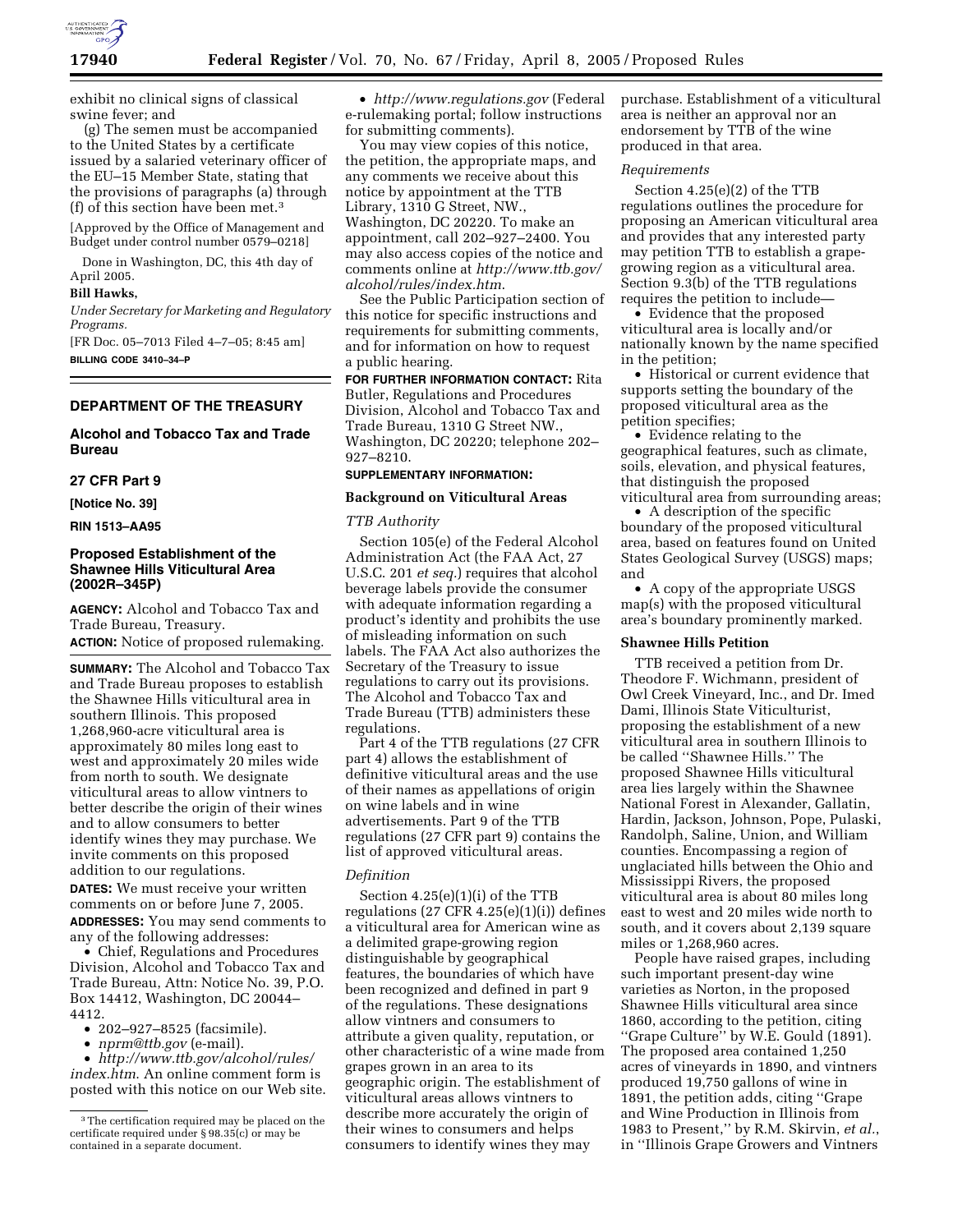Association Conference Proceedings,'' (2000). Currently, there are eight wineries and 51 vineyards with approximately 160 acres of planted wine varietals within the proposed area, the petition states, citing ''1999 Grape Growers and Vintner's Survey,'' by Imed Dami, in ''Illinois Grape Growers and Vintners Association Conference Proceedings,'' (2000).

### *Name Evidence*

The Shawnee Indian Nation, led by Chief Tecumseh and his brother, The Prophet, occupied the southern Illinois hill country in the early 1800s in an attempt to stem the flow of white settlers from the east. As a result, the petition states, the Shawnee name became attached to the hills, and its continuing use is documented in academic and State government publications. For example, the book ''Land Between the Rivers'' (C.W. Horrell, *et al.*, 1973), as cited in the petition, describes the region as follows:

South of the Mount Vernon hill country you come next to the Shawnee Hills [which mark] the southernmost limit of the prehistoric ice sheets. The Shawnee Hills culminate in Shawneetown Ridge, a heavily timbered wilderness of bluffs and knobs reaching up to an elevation of over a thousand feet, with rocky cliffs towering hundreds of feet above the valley floor. The Shawnee Hills are the heart of Southern Illinois [and] the 204,000 acre Shawnee National Forest. (pg. 11.)

The Illinois State Geological Survey map ''Landforms of Illinois'' (1980) labels the hills within the proposed viticultural area as the Shawnee Hills. In addition, an Illinois Department of Natural Resources brochure titled ''Illinois' Natural Divisions and Biodiversity'' (April 2002) describes the State's 14 unique natural regions. These regions are based upon such natural features as topology, geology, soils, and climate, as well as their unique flora and fauna. According to the brochure, the Shawnee Hills natural region consists of two sections, the Greater and the Lesser Shawnee Hills.

''Shawnee'' also appears in many other political and geographic names within the proposed viticultural area, including Shawneetown, Shawneetown Ridge, and the Shawnee National Forest, which lies largely within the proposed area. Furthermore, five of the wineries in the proposed viticultural area formed the ''Shawnee Hills Wine Trail'' in 1996, which is described in a brochure of the same name. According to the petition, the names ''Shawnee Hills'' and ''Shawnee Hills Wine Trail'' have been used numerous times in other national, State, and local publications.

### *Boundary Evidence*

Academic and State government publications describe the boundaries of the Shawnee Hills landform, and the petition included copies of these publications. As described by Horrell, *et al.*, the Shawnee Hills is an unglaciated region, which extends across southern Illinois. The region is about 80 miles long, from the Ohio River in the east to the Mississippi River in the west, and approximately 20 miles wide from north to south. The region's elevation is its most distinguishing feature, averaging roughly 400 to 800 feet higher in elevation than the glaciated land immediately to the north or the Mississippi and Ohio River flood plains immediately to the south.

According to the petition, and the State of Illinois publications and maps submitted with it, the eastern boundary of the Shawnee Hills is the bluff line along the Ohio River, while its western boundary is the high bluff line above the Mississippi bottomland. The ''Natural Divisions and Biodiversity'' brochure notes that the Mt. Vernon Hill Country section of the Southern Till Plain division lies north of the Shawnee Hills. As noted in the petition and in the accompanying publications, the dividing line between the Shawnee and the Mt. Vernon Hill Country marks the southernmost advance of Ice Age glaciers. The area immediately to the south of the Shawnee Hills consists of the lowlands and flood plains found along the Ohio and Mississippi Rivers. This region, according to the petition, is commonly called the ''Cairo Delta.''

As proposed, the proposed Shawnee Hills viticultural area boundaries largely follow the natural boundaries of the Shawnee Hills landform. Differences between the ''natural'' boundaries of the Shawnee Hills region and the proposed Shawnee Hills viticultural area are minor and largely a matter of convenience, such as using a road at the base of the Mississippi River bluff rather than a complex meandering elevation line to mark a portion of the proposed area's western boundary. The proposed viticultural area also largely follows the boundaries of the Shawnee National Forest, which covers much of the Shawnee Hills region.

### *Distinguishing Features*

#### Elevation

As noted by the petitioners and by Horrell, *et al.*, in ''Land Between the Rivers,'' elevation is the most obvious feature distinguishing the Shawnee Hills from surrounding areas. As shown on the ''Paducah; Kentucky: Illinois-Missouri-Indiana'' USGS map (1987)

submitted with the petition, the Shawnee Hills range from 400 to 800 feet higher in elevation than the glaciated land to the north and the river delta land to the south. Most of the highest elevations in Illinois, many above 1,000 feet, are in the Shawnee Hills.

According to the petition, spectacular hills and ridges and a unique mesoclimate characterize the proposed Shawnee Hills viticultural area. Nearly all vineyards in the proposed Shawnee Hills viticultural area are on ridge tops and bench lands ranging between 600 and 900 feet in elevation. As such, the commercial vineyards in the Shawnee Hills area have experienced little or no spring frost or winter freeze injury. An additional benefit of the Shawnee Hills topography, the petition notes, is the enhanced air circulation caused by constant summer breezes, allowing faster drying of vineyard leaves and fruit clusters following rain, thus minimizing the risk of fungal infections in an otherwise humid, wet climate.

In contrast, the Mt. Vernon Hill County region immediately to the north of the Shawnee Hills was glaciated, and, as a result, is 400 to 500 feet lower in elevation than the Shawnee Hills. The Mt. Vernon region also is relatively flatter with no high ridges, cliffs, or canyons. Horrell, *et al.*, describe the topography of the Mt. Vernon Hill Country as ''rolling farmland.''

The Cairo Delta area to the south of the Shawnee Hills is lower still, averaging about 300 to 400 feet in elevation, with an extremely flat topography that is often totally flooded by the Cache, Ohio, Wabash, and Mississippi Rivers, which all converge there. This area comprises all of the land in Illinois south of the Shawnee Hills. Horrell, *et al.* (1973), describe this area as follows:

Beyond Shawneetown Ridge the land drops away in gentle foothills to the lowlying swamps and lakes along the Cache River—the ancient bed of the Ohio River. Beyond Cache valley you come to the flood plain of the Ohio River itself. Two similar flood plains border Southern Illinois on the east and west, forming the banks of the Wabash and Mississippi rivers.

#### Geology

The petitioners also note that the geological characteristics of the Shawnee Hills are a distinguishing feature. The ''Illinois Geological Survey,'' compiled by H.B. William, *et al.* (1967), as cited in the petition, notes that the backbone of the Shawnee Hills is the Shawneetown Ridge, a high ridge of Pennsylvanian, Caseyville Formation Battery Rock sandstone up to 600 feet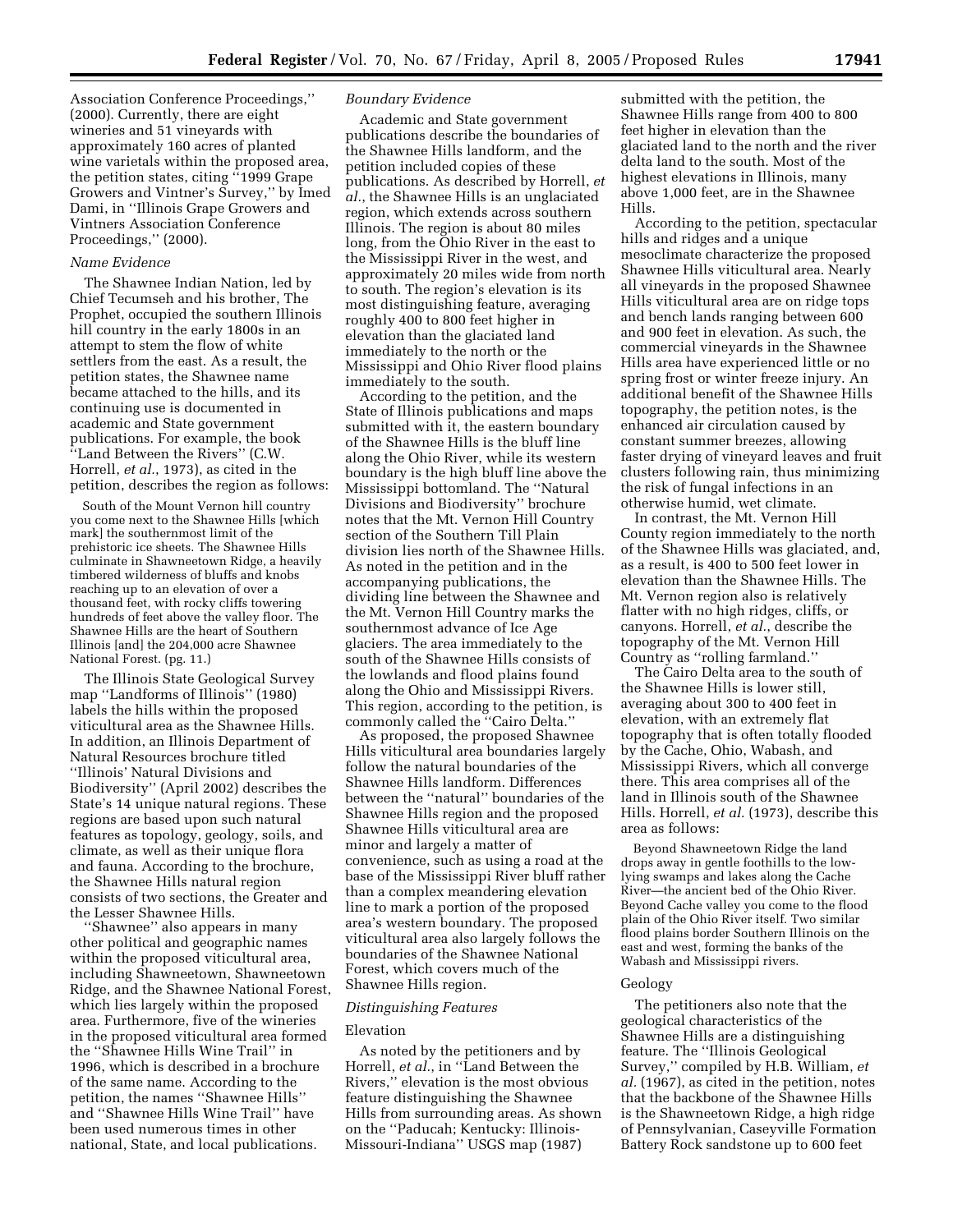thick, which runs east to west from the Ohio River south of Shawneetown to the Mississippi River near Chester. This rock is very obvious in the ridge's southfacing bluffs, as well as along the northsouth roads cut through it. The ridge's northern slope consists primarily of Pennsylvania, Abbott Formation, Grindstaff sandstone up to 350 feet thick. The southern slope consists primarily of Mississippian Upper Chesterian, Grove Church shale up to 65 feet thick, and Kinkaid Limestone, which is 110 to 180 feet thick. The bluffs above the Mississippi River consist primarily of Lower Devonian Clear Creek chert and Backbone limestone.

This underlying mixture of sandstone, chert, and limestone gives the Shawnee Hills a Karst-like topography, honeycombed with sinkholes and limestone caves feeding many surface springs. One of the few such areas in Illinois, the petition notes that this combination of steep slopes, rock fissures, sink holes, and caves provides the proposed viticultural area with superior surface and ground water drainage in a region that often has excessive rainfall (38 to 46 inches annually).

In contrast, the petition notes, the Mt. Vernon Hill Country to the north of the Shawnee Hills was totally glaciated, resulting in much lower elevation, flatter topography, and a very different geology. The southern portion of the Mt. Vernon Hill Country consists primarily of Pennsylvanian, Spoon Formation, Curlew limestone layered with DeKoren and Davis coal, as well as Carbondale

Formation, Piasa limestone with number 2, 5, and 6 coal. The northern part of the Mt. Vernon Hill Country area consists primarily of Modesto Formation Shoal Creek limestone 200 to 500 feet thick with number 7 and 8 coal throughout, as well as Bond Formation, Millersville limestone 100 to 350 thick. Horrell, *et al.* (1973), describe this area as ''a great crescent stretching southeast from Randolph and Perry counties to Gallatin county, where coal beds come so close to the surface that they have made this the most heavily mined region in the state.''

Also in contrast, the Cairo Delta area south of the Shawnee Hills was not flattened by ice but by water from both glacial melt and the tremendous flow and flooding of the two largest rivers in the country—the Mississippi and the Ohio Rivers, which eroded and replaced rock with clay, sand, and gravel. According to the ''Illinois State Geological Survey,'' the northern part of the delta area consists of Cretaceous, Gulfian McNary sand and Tuscaloesa gravel. The southern part of this area consists of Paleocene and Eocene Wilcox Formation, Porters Creek clay 75 to 150 feet thick.

# Climate

Another distinguishing factor of the proposed Shawnee Hills viticultural area, according to the petitioners, is its climate. While the Shawnee Hills area generally has a continental climate, as does all of the Midwestern United States, the hills climatically separate the upper Midwest from the South. As a result, the Shawnee Hills region is a

unique grape-growing area that is significantly cooler than adjacent areas to the south, which are often too hot in the summer to grow quality grapes. The Shawnee Hills area is also significantly warmer than adjacent areas to the north. This provides a longer growing season for ripening late varieties of grapes, higher degree-days for optimum ripeness, and fewer winter occurrences of below-zero degree Fahrenheit temperatures, which can kill buds and damage wood on many grape varieties.

As evidence of this unique climate, the petition included data from the Midwestern Climate Center (*http:// mcc.sws.uiuc.edu/summary*) for Mt. Vernon, Anna, and Cairo, Illinois. Anna is located within the proposed Shawnee Hills viticultural area, Mt. Vernon, which is within the Mt. Vernon Hill Country region, is approximately 50 miles north of Anna, while Cairo, which is within the Cairo Delta region, is approximately 35 miles south of Anna.

The table shown below, which the petitioners provided, compares Shawnee Hills, Mt. Vernon, and Cairo temperature data. The table shows that the Shawnee Hills could be classified as a mid-Region IV climate in the Winkler heat summation climate classification system, with 3,770 growing degree-days. (During the growing season, one degree day accumulates for each degree Fahrenheit that a day's average temperature is above 50 degrees, which is the minimum temperature required for grapevine growth. See ''General Viticulture,'' by Albert J. Winkler, University of California Press, 1974.)

HEAT SUMMATION AS DEGREE-DAYS ABOVE 50 DEGREES FAHRENHEIT FOR THE PERIOD APRIL 15 TO OCTOBER 15

| Climate station | Degree days over 50 °F |                   |                   |                   |                   |                   |                   |                           |                                                   |
|-----------------|------------------------|-------------------|-------------------|-------------------|-------------------|-------------------|-------------------|---------------------------|---------------------------------------------------|
|                 | Apr.<br>15–30          | May               | June              | July              | Aug.              | Sept.             | Oct.<br>$-15$     | Apr.<br>$15 -$<br>Oct. 15 | Winkler climate<br>region                         |
| Anna<br>Cairo   | 108<br>127<br>159      | 447<br>498<br>586 | 706<br>733<br>823 | 835<br>868<br>950 | 774<br>815<br>872 | 550<br>587<br>643 | 123<br>142<br>168 | 3,543<br>3,770<br>4,201   | Low Region IV.<br>Mid Region IV.<br>Low Region V. |

Source Midwest Climate Center Data: *http://mcc.sws.uiuc.edu/summary/data.*

For the Shawnee Hills area, the average temperatures are highest from mid-June to mid-August during verasion and early ripening; then the temperatures taper off in September and October, which is the period of late ripening and harvest. Typically, the area experiences warm days and cool nights from late August to October.

The table below, which the petitioners also provided, describes the length of growing season for the three areas (Mt. Vernon, Anna, and Cairo). For the Shawnee Hills, the median last spring frost occurs by April 10. In 10 percent of the years, the last frost occurred after April 23. North of this area, the median last spring frost occurs in mid-April, with 10 percent occurring

after May 2. Since bud break generally occurs during the second week of April, areas to the north of the Shawnee Hills often experience more bud and shoot damage due to late frost. Also, since the first frost in the fall occurs one to three weeks later in the Shawnee Hills than in areas to the north, late varieties such as Chambourcin and Norton ripen more fully before leaf drop.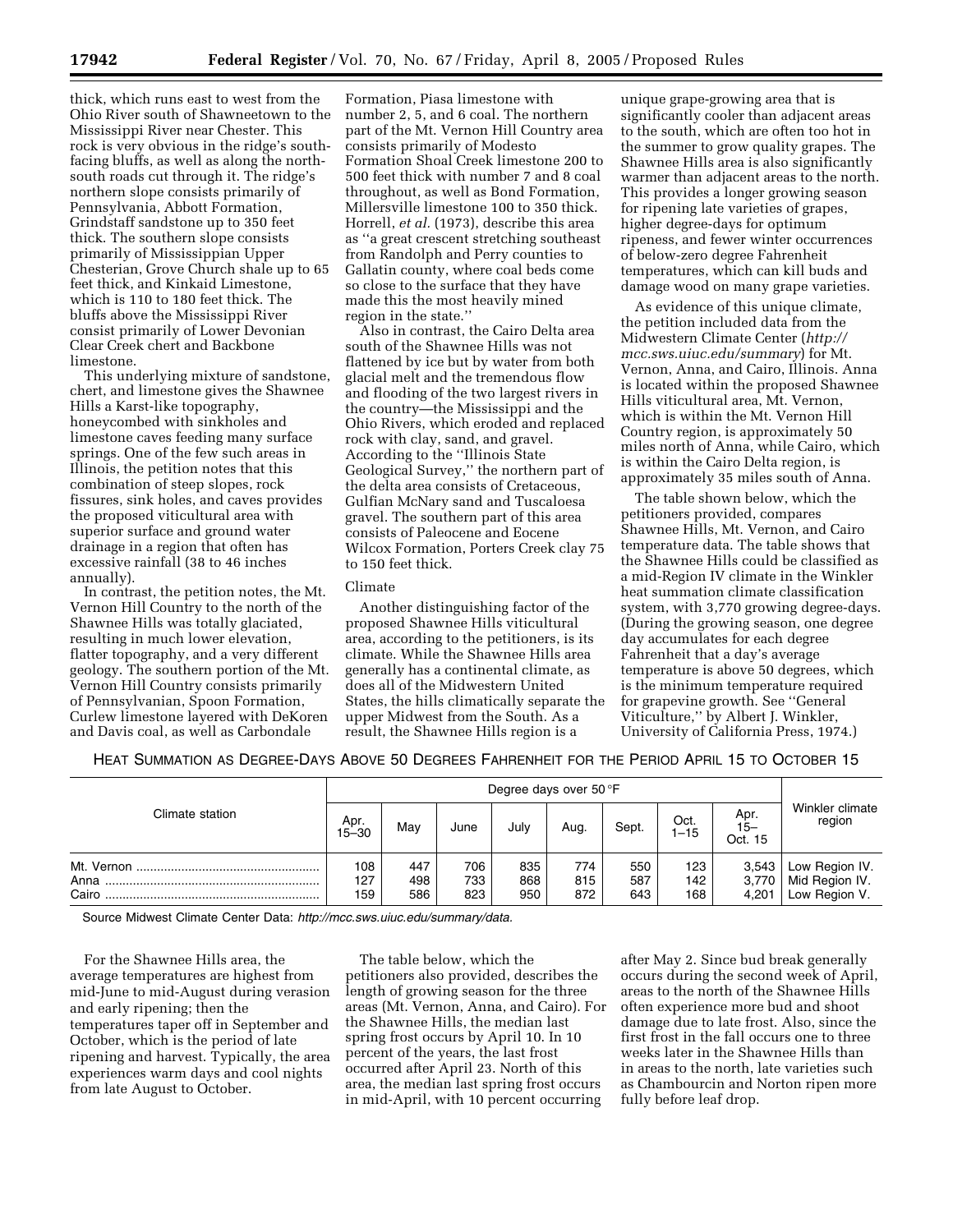# GROWING SEASON SUMMARY, 1961–1990

[Base Temperature = 32 Degrees Fahrenheit]

| Station       | Date of last spring frost<br>occurrence |              |              | Date of first fall frost<br>occurrence |                |                | Length of growing season |            |            |
|---------------|-----------------------------------------|--------------|--------------|----------------------------------------|----------------|----------------|--------------------------|------------|------------|
|               | Median                                  | 90%          | 10%          | Median                                 | 90%            | 10%            | Median                   | 90%        | 10%        |
| Mt. Vernon    | 4/12                                    | 3/27         | 5/02         | 10/16                                  | 10/03          | 10/29          | 184                      | 207        | 150        |
| Anna<br>Cairo | 4/10<br>3/24                            | 3/23<br>3/01 | 4/23<br>4/08 | 10/27<br>11/13                         | 10/12<br>10/31 | 11/07<br>11/28 | 200<br>233               | 215<br>260 | 186<br>214 |

Source Midwest Climate Center Data: *http://mcc.sws.uiuc.edu/summary/data.*

Because the Midwestern United States is a continental climate, one of the limiting factors in growing quality wine grapes is dormant wood and bud damage due to extreme cold temperatures in the winter. The next

table, as provided by the petitioners, shows that the Shawnee Hills area averages 81 days below 30 degrees Fahrenheit and 1.8 days below 0 degrees Fahrenheit each year. The region immediately to the north averages 104

days below 30 degrees Fahrenheit and 3.5 days below 0 degrees Fahrenheit. One or two days of extreme cold can mean the difference between a full crop and healthy wood, and a partial crop and damaged wood.

# AVERAGE ANNUAL TEMPERATURE VARIATION

[Averages: 1961–1990; Extremes: 1896–2000]

| Station                     |                      | Average annual temperature<br>(degrees fahrenheit) | Annual number of days of<br>minimum temperature |                 |                   |
|-----------------------------|----------------------|----------------------------------------------------|-------------------------------------------------|-----------------|-------------------|
|                             | Maximum              | Minimum                                            | Mean                                            | <32° F          |                   |
| Mt. Vernon<br>Anna<br>Cairo | 65.0<br>67.1<br>67.5 | 42.9<br>46.1<br>49.9                               | 54.0<br>56.6<br>58.7                            | 104<br>81<br>64 | 3.5<br>1.8<br>0.7 |

Source Midwest Climate Center Data: *http://mcc.sws.uiuc.edu/summary/data.*

## Rainfall

The petitioners note that while rainfall does not appear to be a distinguishing feature for the proposed Shawnee Hills viticultural area, the area's drainage capacity does differ from that of surrounding areas.

Because of its well-drained soils, steep topography, and limestone base, the Shawnee Hills can shed excess water more quickly and completely than adjacent areas. In the Shawnee Hills area, most precipitation occurs in the spring months of March through May. The driest months are generally September and October, which receive an average of only 2 to 3 inches per month. Although the area receives excessive rainfall on an annual basis, the growing season and the harvest months are more moderate in terms of rainfall. The drier harvest months allow grapes to develop more intensity in flavor, color, sugar, and acid. In most years, the petition states, the Shawnee Hills vineyards produce wine grapes that are very well balanced relative to these quality parameters.

# Soils

While noting that soils vary in the large Shawnee Hills area, which includes 11 counties, the petitioners offer a general description contrasting the soils of the proposed area with the

soils of adjacent areas. As noted on the ''General Soil Map of Illinois,'' prepared by J.B. Fehrenbacher (1982), the soils in the proposed Shawnee Hills viticultural area are, generally, class XIII and class XIV, which tend to be thin loess with or without residuum on limestone or interbedded sandstone, siltstone, and shale. The main soils are Alford, Hosmer, Wellston, and Zanesville. All of these soils are light colored, moderately developed, and moderately well drained. The western and southern parts of the area tend to have deeper soils, 12 to 20 feet thick, on limestone. The central and northern parts of the area tend to have soil that is 20 to 48 inches thick on sandstone, siltstone, and shale. The primary viticultural advantage of the soils within the Shawnee Hills is that they are moderately well drained and are of low fertility.

Soil drainage in the Shawnee Hills area is moderate to excellent. In this area of Karst topography, the loess soils, which tend to erode easily, are very good for quality vines and grapes. However, the best vineyard sites within the proposed Shawnee Hills viticultural area are on flat ridge tops and bench lands with deep soils that are not highly eroded.

In contrast, the soil north of the Shawnee Hills in the Mt. Vernon Hill

Country is class II, which is primarily thick loess (30 to 70 inches) on Illinois drift. The main soils are Stoy, Weir, Bluford, Wynoose, Colp, and Del Rey. These soils tend to be much deeper than those in the Shawnee Hills, as well as more fertile but with much poorer drainage. In general, these soils are more suited to growing such crops as corn and soybeans, which are the primary crops of the Mt. Vernon Hill Country, than to growing apples, peaches, and grapes, which are the primary crops in the Shawnee Hills area.

In contrast, the soils south of the Shawnee Hills in the Cairo Delta are primarily class XV, which are sandy to clay alluvial sediments on bottomlands. The soils include Lawson, Sawmill, Darwin, Haymond, Perrolia, and Karnak. These soils tend to be poorly developed and poorly drained. These bottomlands, which dominate this area, are not suitable for growing grapes, according to the petition.

### *Boundary Description*

See the narrative boundary description of the petitioned-for viticultural area in the proposed regulatory text published at the end of this notice.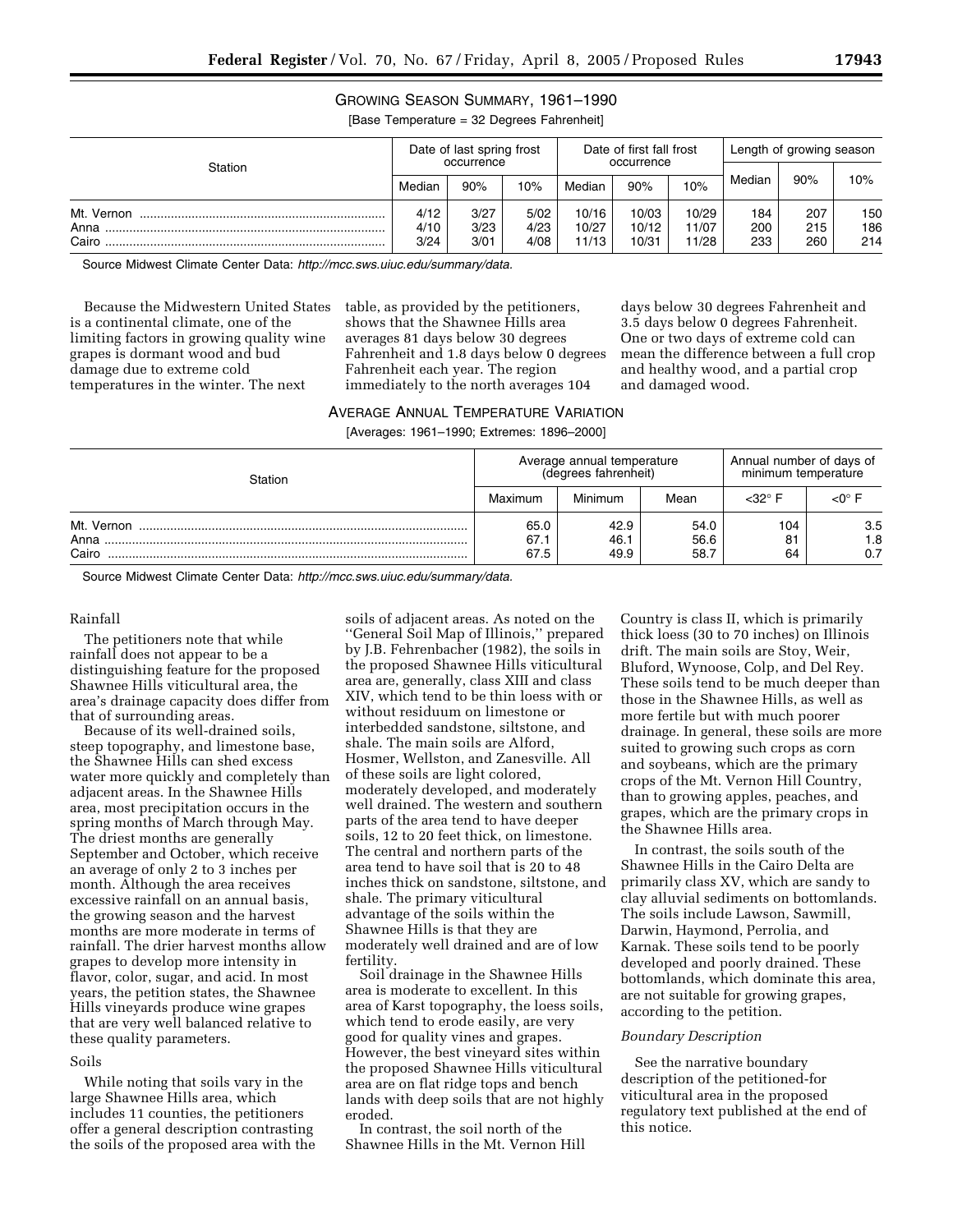### *Maps*

The petitioners provided the required maps, and we list them below in the proposed regulatory text.

#### **Impact on Current Wine Labels**

Part 4 of the TTB regulations prohibits any label reference on a wine that indicates or implies an origin other than the wine's true place of origin. If we establish this proposed viticultural area, its name, ''Shawnee Hills,'' will be recognized as a name of viticultural significance. Consequently, wine bottlers using ''Shawnee Hills'' in a brand name, including a trademark, or in another label reference as to the origin of the wine, will have to ensure that the product is eligible to use the viticultural area's name as an appellation of origin. On the other hand, we do not believe that ''Shawnee'' standing alone would have viticultural significance if the new area were established. We note in this regard that while searches of the Geographic Names Information System maintained by the U.S. Geological Survey show no entries for ''Shawnee Hills'' in Illinois, there are entries for ''Shawnee'' standing alone or in conjunction with words such as ''Creek,'' ''Lake,'' ''Peak,'' or ''Valley'' in 29 States. Accordingly, the proposed part 9 regulatory text set forth in this document specifies only the full ''Shawnee Hills'' name as a term of viticultural significance for purposes of part 4 of the TTB regulations.

For a wine to be eligible to use as an appellation of origin the name of a viticultural area specified in part 9 of the TTB regulations, at least 85 percent of the grapes used to make the wine must have been grown within the area represented by that name, and the wine must meet the other conditions listed in 27 CFR 4.25(e)(3). If the wine is not eligible to use the viticultural area name as an appellation of origin and that name appears in the brand name, then the label is not in compliance and the bottler must change the brand name and obtain approval of a new label. Similarly, if the viticultural area name appears in another reference on the label in a misleading manner, the bottler would have to obtain approval of a new label. Accordingly, if a new label or a previously approved label uses the name ''Shawnee Hills'' for a wine that does not meet the 85 percent standard, the new label will not be approved, and the previously approved label will be subject to revocation, upon the effective date of the approval of the Shawnee Hills viticultural area.

Different rules apply if a wine has a brand name containing a viticultural

area name that was used as a brand name on a label approved before July 7, 1986. See 27 CFR 4.39(i)(2) for details.

# **Public Participation**

### *Comments Invited*

We invite comments from interested members of the public on whether we should establish the proposed viticultural area. We are also interested in receiving comments on the sufficiency and accuracy of the name, climactic, boundary, and other required information submitted in support of the petition. Please provide any available specific information in support of your comments.

Because of the potential impact of the establishment of the proposed Shawnee Hills viticultural area on brand labels that include the words ''Shawnee Hills'' as discussed above under Impact on Current Wine Labels, we are particularly interested in comments regarding whether there will be a conflict between the proposed area name and currently used brand names. If a commenter believes that a conflict will arise, the comment should describe the nature of that conflict, including any negative economic impact that approval of the proposed viticultural area will have on an existing viticultural enterprise. We are also interested in receiving suggestions for ways to avoid any conflicts, for example by adopting a modified name for the viticultural area.

Although TTB believes that only the full name ''Shawnee Hills'' should be considered to have viticultural significance upon establishment of the proposed new viticultural area, we also invite comments from those who believe that ''Shawnee'' standing alone would have viticultural significance upon establishment of the area. Comments in this regard should include documentation or other information supporting the conclusion that use of ''Shawnee'' on a wine label could cause consumers and vintners to attribute to the wine in question the quality, reputation, or other characteristic of wine made from grapes grown in the proposed Shawnee Hills viticultural area.

### *Submitting Comments*

Please submit your comments by the closing date shown above in this notice. Your comments must include this notice number and your name and mailing address. Your comments must be legible and written in language acceptable for public disclosure. We do not acknowledge receipt of comments, and we consider all comments as

originals. You may submit comments in one of five ways:

• *Mail:* You may send written comments to TTB at the address listed in the **ADDRESSES** section.

• *Facsimile:* You may submit comments by facsimile transmission to 202–927–8525. Faxed comments must—

(1) Be on 8.5 by 11 inch paper; (2) Contain a legible, written

signature; and

(3) Be no more than five pages long. This limitation assures electronic access to our equipment. We will not accept faxed comments that exceed five pages.

• *E-mail:* You may e-mail comments to *nprm@ttb.gov.* Comments transmitted by electronic mail must—

(1) Contain your e-mail address;

(2) Reference this notice number on the subject line; and

(3) Be legible when printed on 8.5 by 11 inch paper.

• *Online form:* We provide a comment form with the online copy of this notice on our Web site at *http:// www.ttb.gov/alcohol/rules/index.htm.* Select the ''Send comments via e-mail'' link under this notice number.

• *Federal e-rulemaking portal:* To submit comments to us via the Federal e-rulemaking portal, visit *http:// www.regulations.gov* and follow the instructions for submitting comments.

You may also write to the Administrator before the comment closing date to ask for a public hearing. The Administrator reserves the right to determine, in light of all circumstances, whether to hold a public hearing.

#### *Confidentiality*

All submitted material is part of the public record and subject to disclosure. Do not enclose any material in your comments that you consider confidential or inappropriate for public disclosure.

#### *Public Disclosure*

You may view copies of this notice, the petition, the appropriate maps, and any comments we receive by appointment at the TTB Library at 1310 G Street, NW., Washington, DC 20220. You may also obtain copies at 20 cents per 8.5 x 11 inch page. Contact our librarian at the above address or by telephone at 202–927–2400 to schedule an appointment or to request copies of comments.

For your convenience, we will post this notice and any comments we receive on this proposal on the TTB Web site. We may omit voluminous attachments or material that we consider unsuitable for posting. In all cases, the full comment will be available in the TTB Library. To access the online